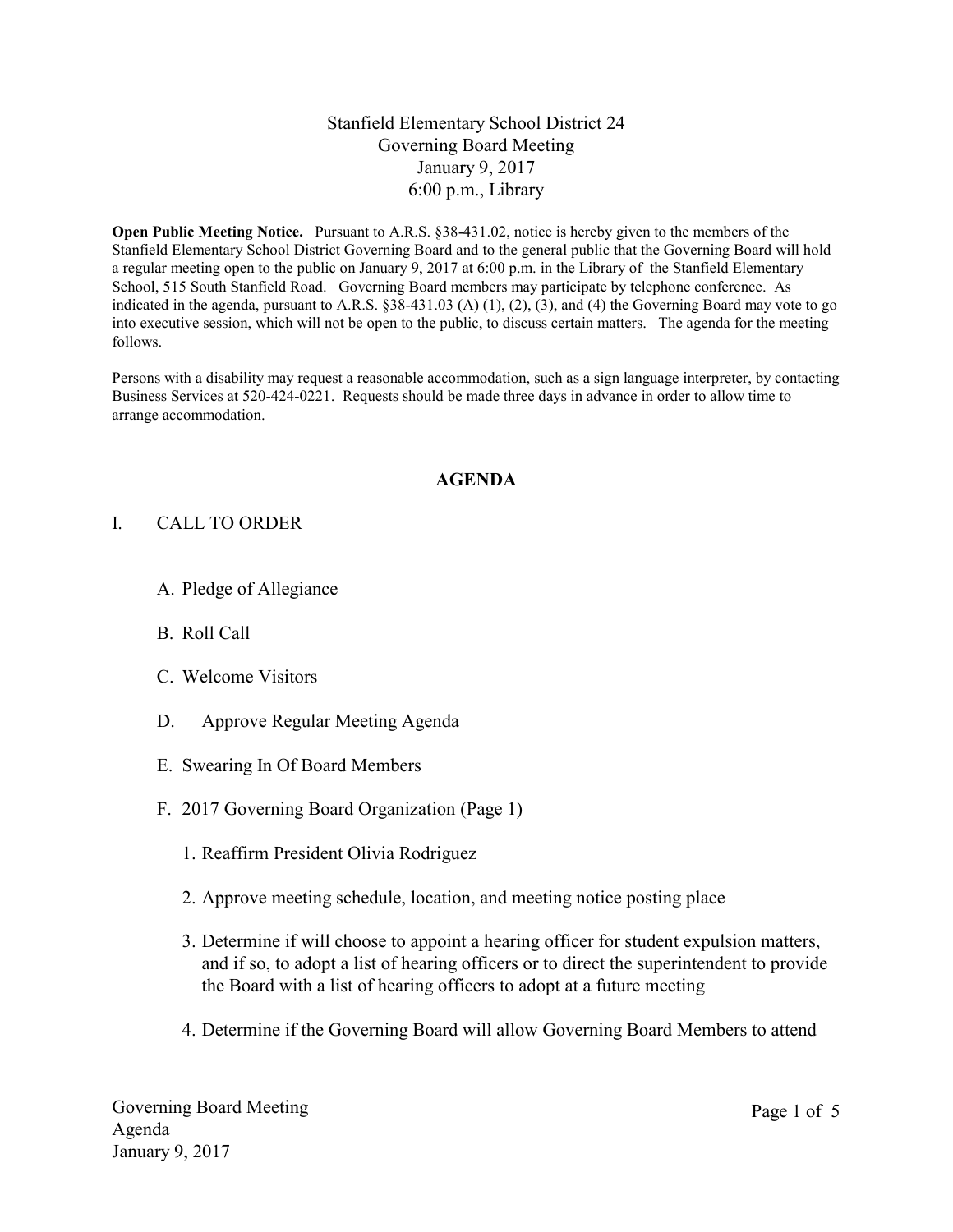meetings via technological means (telephone conference call)

5. Approve the appointment of the President of the Governing Board to sign documents on behalf of the Governing Board, and appoint the senior Board member, in terms of service, to sign in the absence of the President

## II. CALL TO THE PUBLIC

Guidance for Public Participation in Board Meetings is provided in Policy BEDH. The President may recognize individuals wishing to address the Board under Call to the Public or under the item on the Agenda they wish to address. Each individual will be allowed five minutes unless additional time was requested and granted in advance by the Superintendent or President. ARS 38-432.02(H) provides that Board members shall not respond to comments unless the item is on the agenda.

The Board shall not hear personal complaints against school personnel or a person connected with the district. A procedure is provided by the Board for disposition of legitimate complaints in Policies KL, KB and KLD.

# LLAMADA AL PÚBLICO

La póliza BEDH, provee una guía publica para participar en juntas de la Mesa Directiva. El presidente de la Mesa Directiva puede reconocer a los individuos que desean dirigirse a la mesa bajo llamada al público o bajo el artículo en la agenda que desean tratar. A cada individuo se le otorgaran cinco minutos de tiempo, a menos que el Presidente o Superintendente le hayan concedido tiempo adicional por adelantado. La Póliza ARS 38- 432.02 dice que ningún miembro de la mesa responderá a ningún tipo de comentarios de temas que no estén en la agenda.

La mesa no oirá quejas personales en contra de personal de la escuela o personas que tengan alguna conexión con el Distrito. Para este tipo de quejas la mesa provee otro tipo de procedimientos para la disposición de quejas legítimas las cuales se encuentran en las siguientes Pólizas KL, KB, y KLD.

## III. APPROVAL OF MINUTES

Approve the December 8, 2016 regular governing board meeting minutes.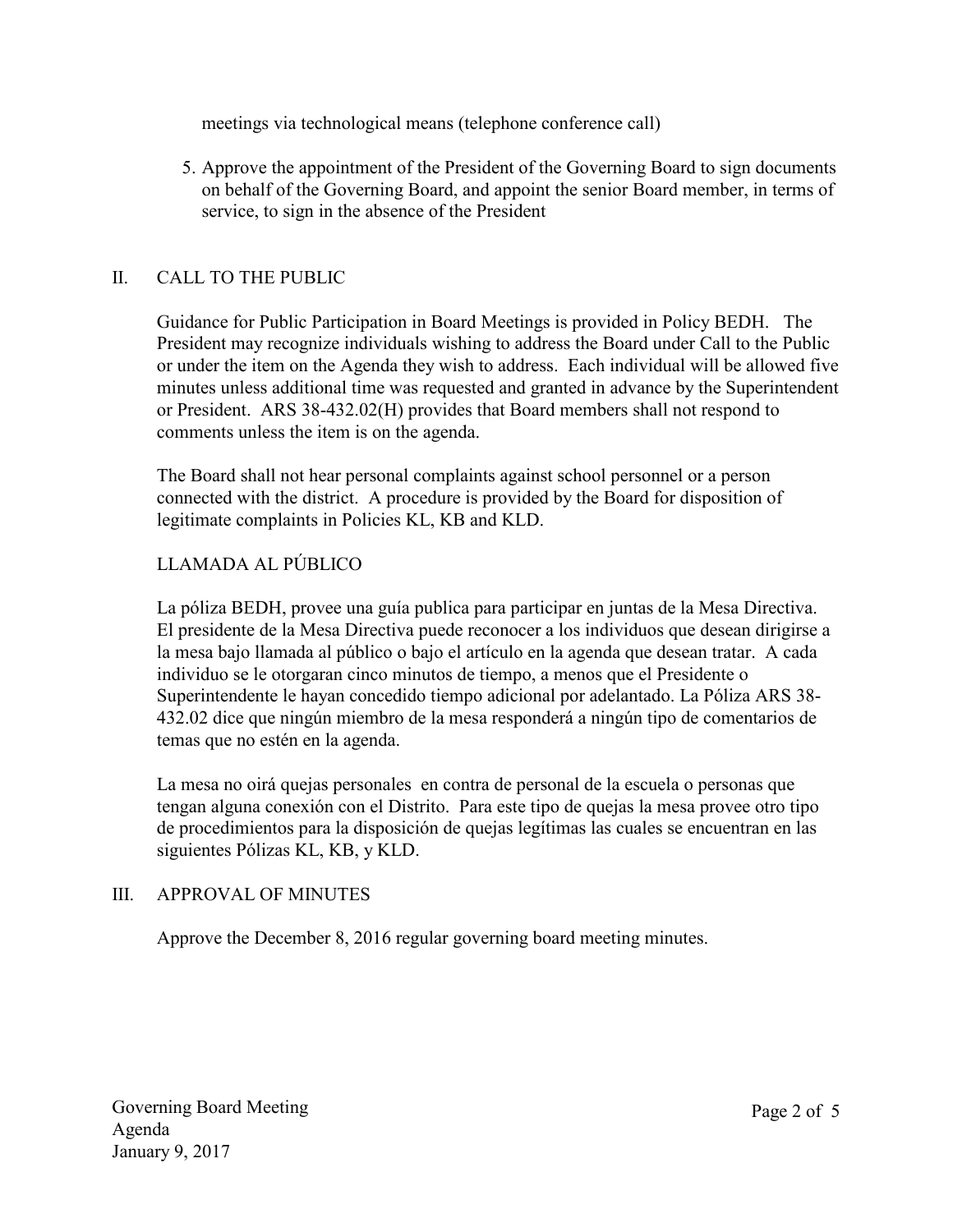### IV. AWARDS AND RECOGNITIONS

- A. Students of the Month will be recognized at the next regular meeting
- B. Employees of the Month will be recognized at the next regular meeting

## V. REPORTS

- A. Superintendent's Report
	- 1. FY18 Budget and Prop 206
	- 2. Upcoming Legislative Session
	- 3. Capital Projects update
	- 4. FY18 Certified and Classified contracts
	- 5. United Food Bank Backpack Program
- B. December Public Funds Expenditure Reports (Pages 2-5)
- C. December Student Activities Reports (Page 6)
- D. Principal's Report (Page 7)
- E. Operations Support Services Reports (Pages 8-10)
	- 1. Maintenance
	- 2. Transportation
	- 3. Technology
- VI. NEW BUSINESS ACTION ITEMS PERSONNEL

All hiring is pending satisfactory completion of background investigation, records verification, and fingerprint report.

- A. Accept resignation effective March 10, 2017 of Nancy Patterson, Teacher, and discuss and take possible action regarding liquidated damages for contract breakage (Page 11)
- B. Approve hire effective January 9, 2017, Notice of "At-Will" Appointment, 189 day schedule of Gloria Bonilla, Food Service Substitute and Maintenance Substitute
- C. Approve hire effective January 9, 2017, Notice of "At-Will" Appointment, 189 day schedule of Davina Castro, Instructional Aide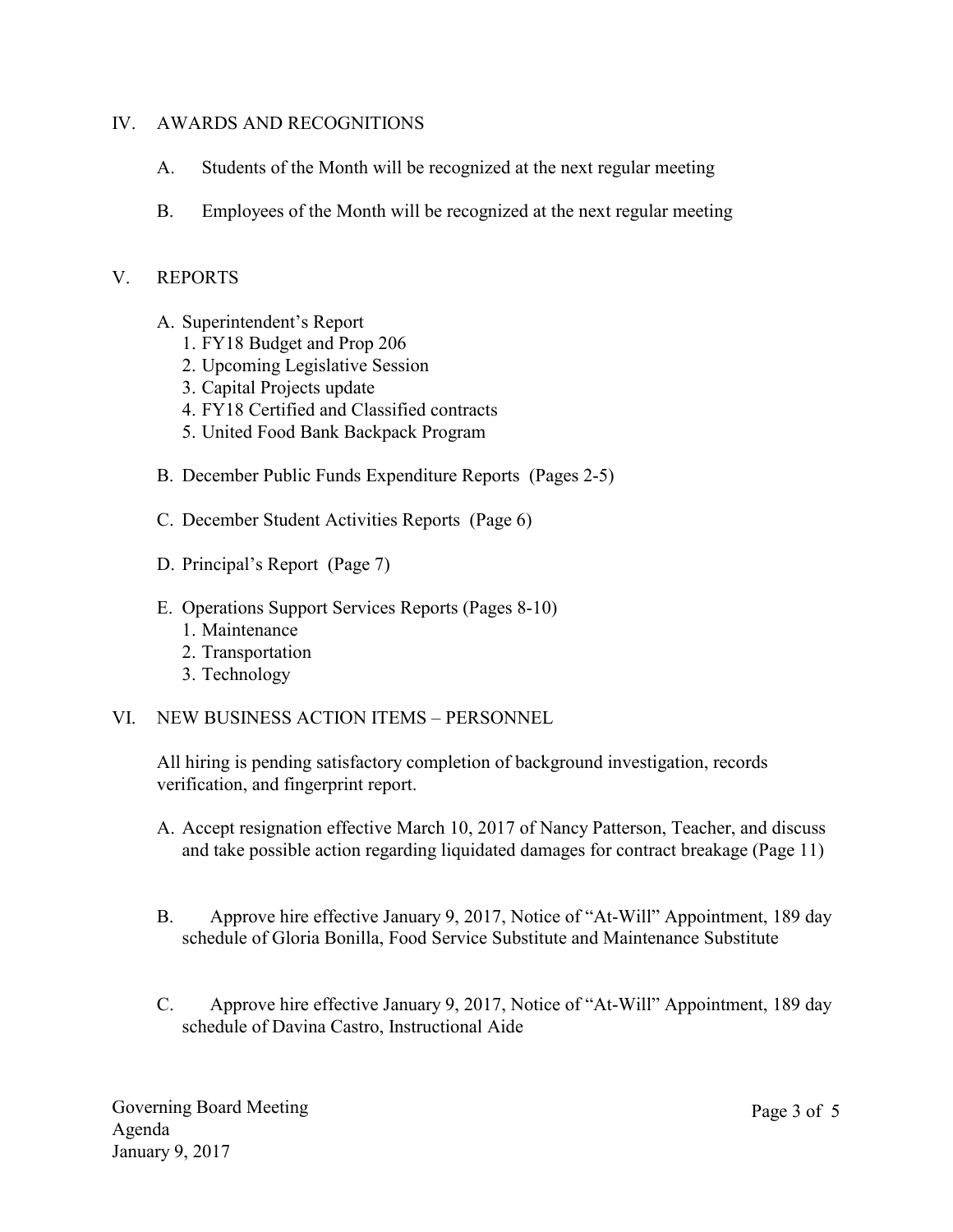- D. Approve Extra Duty agreement for 2016-17:
- 1. Carlos Marin, Softball
- 2. Justin Davis, Boys Basketball

### VII. NEW BUSINESS ACTION ITEMS – BUSINESS

### A. Ratify approval of payroll vouchers

- 1. PV16 \$1,876.32
- 2. PV17 \$142,612.56
- 3. PV18 \$147,123.76

### B. Ratify approval of expense vouchers

- 1. EV1725 \$58,433.85
- 2. EV1726 \$17,604.60
- 3. EV1727 \$23,167.93
- 4. EV1728 \$23,822.05
- C. Approve the 2017-2018 and the 2018-2019 school year calendars (Pages  $12 13$ )
- D. Approve demolition and removal of modular storage building, due to unsafe conditions for use, by approved vendor East Valley Disaster Services for \$12,736.00

## VIII. OLD BUSINESS NON ACTION ITEMS

A. Executive session pursuant to ARS 38-431.03(A)(1) for discussion of the Superintendent's performance evaluation (Page 14 )

## IX. FUTURE AGENDA ITEMS

1.

## X. ADJOURNMENT